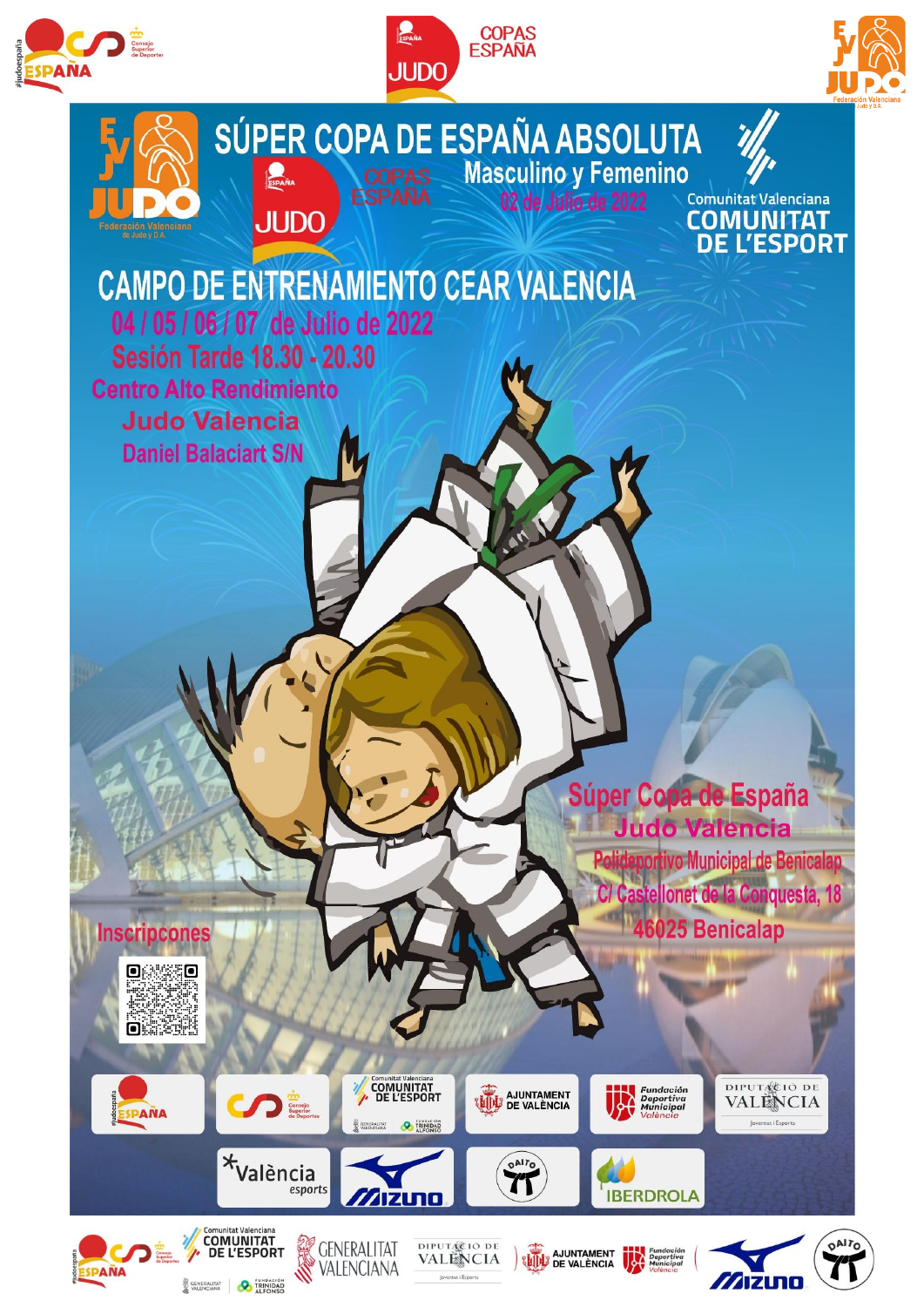





## **PROGRAMA GENERAL**

| <b>ORGANIZA</b><br><b>ORGANIZER</b>                  | FEDERACIÓN VALENCIANA DE JUDO / VALENCIAN JUDO FEDERATION<br>REAL FEDERACIÓN ESPAÑOLA DE JUDO / ROYAL SPANISH JUDO FEDERATION                                                                                                                                                                                                                                                                                                                                                                                                                                                                                                                                                                      |  |
|------------------------------------------------------|----------------------------------------------------------------------------------------------------------------------------------------------------------------------------------------------------------------------------------------------------------------------------------------------------------------------------------------------------------------------------------------------------------------------------------------------------------------------------------------------------------------------------------------------------------------------------------------------------------------------------------------------------------------------------------------------------|--|
| <b>CATEGORÍA</b><br><b>AGE</b><br><b>CATEGORIES</b>  | ABSOLUTA MASCULINA Y FEMENINA/ NACIDOS EN 2007 Y ANTERIORES<br><b>MEN AND WOMEN / BORN IN 2007 AND EARLIER</b>                                                                                                                                                                                                                                                                                                                                                                                                                                                                                                                                                                                     |  |
| <b>FECHA</b><br><b>DATE</b>                          | SÁBADO 2 JULIO 2022<br><b>SATURDAY 2 JULY 2022</b>                                                                                                                                                                                                                                                                                                                                                                                                                                                                                                                                                                                                                                                 |  |
| <b>LUGAR</b><br><b>PLACE</b>                         | PABELLÓN MUNICIPAL DE BENICALAP.<br>C/ CASTELLONET DE LA CONQUESTA 18.<br>46025 VALENCIA                                                                                                                                                                                                                                                                                                                                                                                                                                                                                                                                                                                                           |  |
| <b>CATEGORIAS</b>                                    | Femenino: -48 kg -52kg -57kg -63kg -70kg -78kg +78kg                                                                                                                                                                                                                                                                                                                                                                                                                                                                                                                                                                                                                                               |  |
| <b>PESOS</b>                                         | Women: -48 kg -52kg -57kg -63kg -70kg -78kg +78kg<br>Masculino: -60kg -66kg -73kg -81kg -90kg -100kg +100kg                                                                                                                                                                                                                                                                                                                                                                                                                                                                                                                                                                                        |  |
| <b>WEIGHT</b>                                        | Men: -60kg -66kg -73kg -81kg -90kg -100kg +100kg                                                                                                                                                                                                                                                                                                                                                                                                                                                                                                                                                                                                                                                   |  |
| <b>CATEGORIES</b>                                    |                                                                                                                                                                                                                                                                                                                                                                                                                                                                                                                                                                                                                                                                                                    |  |
| <b>DOCUMENTACI</b><br>ÓN<br><b>DOCUMENTATI</b><br>ON | V <sup>o</sup> B <sup>o</sup> Federativo que autoriza a participar y certifica la posesión de la licencia nacional y del<br>seguro médico deportivo en vigor, debiendo enviar los interesados una vez publicada lista<br>provisional listado con vºbº de su federación:<br>DNI/AUTORIZACIÓN PATERNA/CARNÉ DE GRADO (1º KYU-MARRON)/certificado COVID<br>No se aceptará ninguna inscripción sin el Vº Bº federativo<br>identity card licence and medical certificate. each team is responsible for insuring its<br>competitors against « injury and third part risk (public liability) » during the period of the<br>championships. the organization declines all responsibility/ COVID Certificate |  |
| <b>ZONA</b>                                          | 4 Tatamis oficiales de Competición                                                                                                                                                                                                                                                                                                                                                                                                                                                                                                                                                                                                                                                                 |  |
| <b>COMBATE</b>                                       | Three official tatamis of competition with three meters of security                                                                                                                                                                                                                                                                                                                                                                                                                                                                                                                                                                                                                                |  |
| <b>CONTEST ZONE</b>                                  |                                                                                                                                                                                                                                                                                                                                                                                                                                                                                                                                                                                                                                                                                                    |  |
| <b>EQUIPACIÓN</b>                                    | Obligatorio Judoguis blanco y azul                                                                                                                                                                                                                                                                                                                                                                                                                                                                                                                                                                                                                                                                 |  |
| <b>EQUIPATION</b>                                    | the competitions will be held in white and blue judogui.                                                                                                                                                                                                                                                                                                                                                                                                                                                                                                                                                                                                                                           |  |
|                                                      | NORMATIVA OFICIAL COPAS DE ESPAÑA/REGLAMENTO F.I.J.                                                                                                                                                                                                                                                                                                                                                                                                                                                                                                                                                                                                                                                |  |
|                                                      | Tiempo de Combate: 4' categoría Masculina y femenina                                                                                                                                                                                                                                                                                                                                                                                                                                                                                                                                                                                                                                               |  |
|                                                      | Eliminatoria directa con repesca Doble Cruzada (Sistema Golden Score)                                                                                                                                                                                                                                                                                                                                                                                                                                                                                                                                                                                                                              |  |









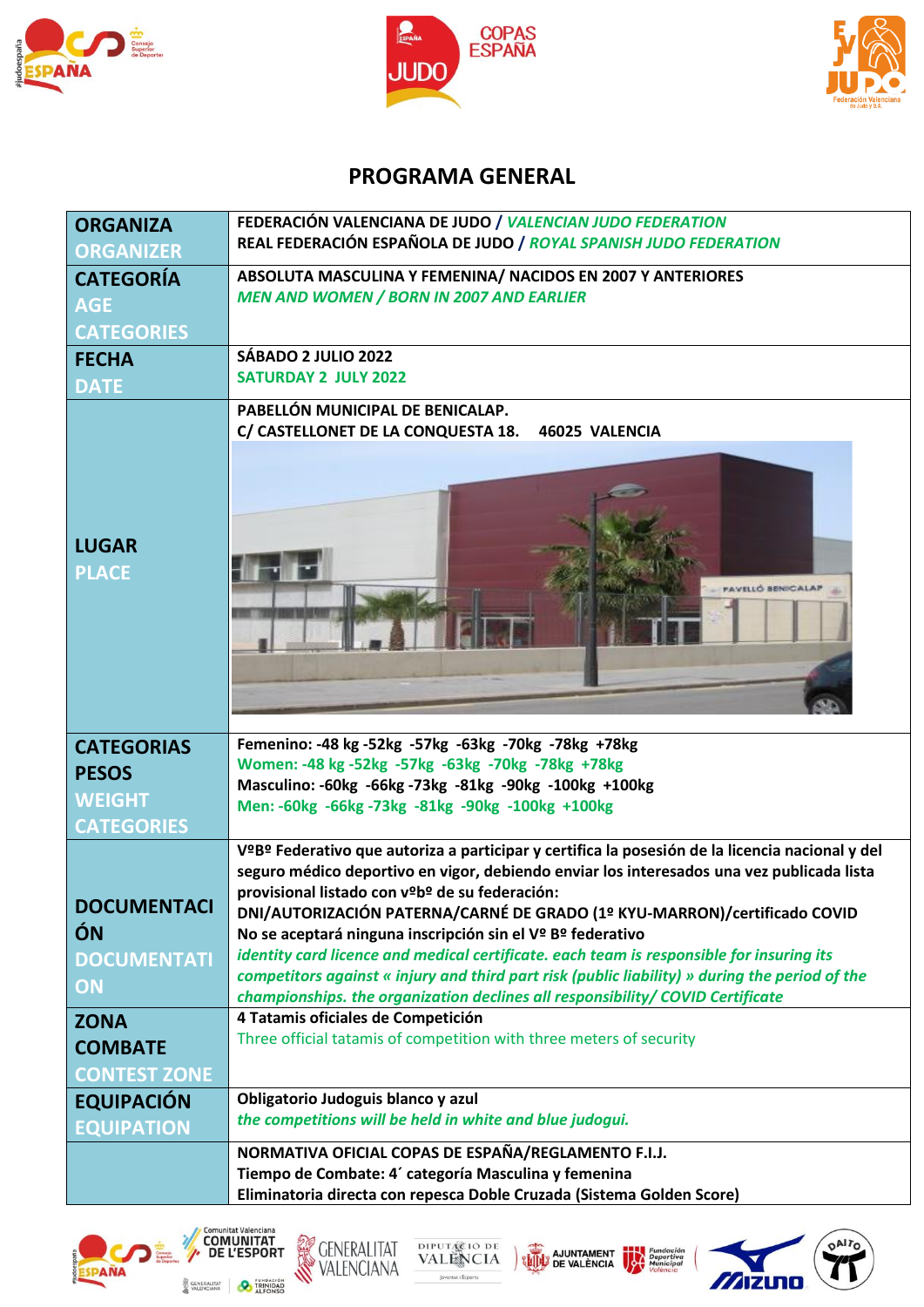





DAITO

71

mizuno

|                   |                                                                                                                                                                                                                                                           | de Judo y D.A                                                                                 |  |  |
|-------------------|-----------------------------------------------------------------------------------------------------------------------------------------------------------------------------------------------------------------------------------------------------------|-----------------------------------------------------------------------------------------------|--|--|
| <b>ARBITRAJE</b>  | Los combates se decidirán por este sistema solamente en las eliminatorias de repesca.                                                                                                                                                                     |                                                                                               |  |  |
|                   | Ganado el primero en marcar una acción técnica o cuando el rival reciba tres sanciones                                                                                                                                                                    |                                                                                               |  |  |
| <b>REFEREEING</b> | (shido) y únicamente hasta el bronce. Este sistema no se aplicará en el bloque final de                                                                                                                                                                   |                                                                                               |  |  |
| <b>MATTERS</b>    |                                                                                                                                                                                                                                                           | medallas para la disputa de los 3º puestos. No habrá tres llamadas para los competidores, se  |  |  |
|                   |                                                                                                                                                                                                                                                           |                                                                                               |  |  |
|                   | establece la normativa internacional de los 30".                                                                                                                                                                                                          |                                                                                               |  |  |
|                   | <b>HASTA 4 JUDOKAS SE HARÁ LIGA</b>                                                                                                                                                                                                                       |                                                                                               |  |  |
|                   |                                                                                                                                                                                                                                                           | Si un judoka no compite por estar sólo en su peso, puntuará igualmente siempre que asista a   |  |  |
|                   |                                                                                                                                                                                                                                                           |                                                                                               |  |  |
|                   |                                                                                                                                                                                                                                                           | la copa, dé el peso y en la inscripción hubiera m's deportistas es el peso aunque al final se |  |  |
|                   | hayan retirado.                                                                                                                                                                                                                                           |                                                                                               |  |  |
|                   | the duration of each contest will be that of 4 minutes                                                                                                                                                                                                    |                                                                                               |  |  |
|                   | rules are the IJF and official regulations Spain cups                                                                                                                                                                                                     |                                                                                               |  |  |
|                   | direct eliminatory whit double repechage (golden score system)                                                                                                                                                                                            |                                                                                               |  |  |
|                   | The repechage fighting will be decided by the Golden Score system.                                                                                                                                                                                        |                                                                                               |  |  |
|                   | Winning the first who gets a technical action or when the opponent receives three penalties<br>(Shido), it will be only for the repeschage fight. So, this system does not apply in final block<br>figghts of medals for the dispute of the third places. |                                                                                               |  |  |
|                   |                                                                                                                                                                                                                                                           |                                                                                               |  |  |
|                   |                                                                                                                                                                                                                                                           |                                                                                               |  |  |
|                   |                                                                                                                                                                                                                                                           |                                                                                               |  |  |
|                   | El plazo de inscripción nominativa termina el viernes de la semana anterior a la celebración                                                                                                                                                              |                                                                                               |  |  |
|                   | de la super Copa.                                                                                                                                                                                                                                         |                                                                                               |  |  |
|                   |                                                                                                                                                                                                                                                           |                                                                                               |  |  |
|                   | Las listas provisionales se publicarán el lunes antes de la celebración de la competicion, el                                                                                                                                                             |                                                                                               |  |  |
|                   | sorteo definitivo 3 días antes, después sólo se admitirán bajas o errores de transcripción en                                                                                                                                                             |                                                                                               |  |  |
| <b>SORTEO</b>     | los listados.                                                                                                                                                                                                                                             |                                                                                               |  |  |
| <b>DRAW</b>       | The lists will be published provisionally on Monday before the start of the competition and                                                                                                                                                               |                                                                                               |  |  |
|                   | the final draw on Wednesday earlier, after only low or transcription mistakes accepted lists                                                                                                                                                              |                                                                                               |  |  |
|                   | would be.                                                                                                                                                                                                                                                 |                                                                                               |  |  |
|                   |                                                                                                                                                                                                                                                           |                                                                                               |  |  |
|                   |                                                                                                                                                                                                                                                           |                                                                                               |  |  |
|                   | Viernes 1 de julio: CeAR VALENCIA C/ Daniel de Balaciart s/n                                                                                                                                                                                              |                                                                                               |  |  |
|                   | <b>ACREDITACIONES</b>                                                                                                                                                                                                                                     | 19.00h-21.00h                                                                                 |  |  |
|                   | <b>ACREDITATION IN CeAR VALENCIA</b>                                                                                                                                                                                                                      |                                                                                               |  |  |
|                   | <b>PESAJE OFICIAL</b>                                                                                                                                                                                                                                     | 19.00h-21.00h                                                                                 |  |  |
|                   | OFFICIAL WEIGHING IN CeAR VALENCIA                                                                                                                                                                                                                        |                                                                                               |  |  |
|                   |                                                                                                                                                                                                                                                           |                                                                                               |  |  |
|                   |                                                                                                                                                                                                                                                           |                                                                                               |  |  |
|                   | Sábado 2 de julio: PABELLÓN DE BENICALAP C/ CASTELLONET DE LA CONQUESTA 18.                                                                                                                                                                               |                                                                                               |  |  |
| <b>FECHASY</b>    | <b>46025 VALENCIA</b>                                                                                                                                                                                                                                     |                                                                                               |  |  |
| <b>HORARIOS</b>   | <b>ELIMINATORIAS Y REPESCAS</b>                                                                                                                                                                                                                           | 09.00h                                                                                        |  |  |
|                   | ELIMINATION ROUNDS, REPECHAGE, AND                                                                                                                                                                                                                        |                                                                                               |  |  |
| <b>DATES AND</b>  | <b>BRONZE MEDALS</b>                                                                                                                                                                                                                                      |                                                                                               |  |  |
| <b>SCHEDULES</b>  |                                                                                                                                                                                                                                                           |                                                                                               |  |  |
|                   | <b>FINALES</b>                                                                                                                                                                                                                                            | 14.00h                                                                                        |  |  |
|                   | <b>FINALS</b>                                                                                                                                                                                                                                             |                                                                                               |  |  |
|                   | <b>CLAUSURA Y ENTREGA DE TROFEOS</b>                                                                                                                                                                                                                      | 15.00h                                                                                        |  |  |
|                   | <b>AWARDING CEREMONY / POSITION</b>                                                                                                                                                                                                                       |                                                                                               |  |  |
|                   |                                                                                                                                                                                                                                                           |                                                                                               |  |  |
|                   | <b>DIPLOMA</b>                                                                                                                                                                                                                                            |                                                                                               |  |  |
|                   |                                                                                                                                                                                                                                                           |                                                                                               |  |  |
|                   | Lunes 4 de julio: POLIDEPORTIVO BENIMACLET. C/Daniel Balaciart s.n 46020 Valencia                                                                                                                                                                         |                                                                                               |  |  |
|                   | CAMPO DE ENTRENAMIENTO (4/5/6/7)                                                                                                                                                                                                                          | 18.30h                                                                                        |  |  |
|                   | TRAINING CAMP (4/5/6/7)                                                                                                                                                                                                                                   |                                                                                               |  |  |
|                   |                                                                                                                                                                                                                                                           |                                                                                               |  |  |
|                   | HABRÁ PICNIC PARA TODOS LOS PARTICIPANTES Y TÉCNICOS ACREDITADOS<br><b>MEAL: LUNCH PACK AT DE SPORTS HALL</b>                                                                                                                                             |                                                                                               |  |  |
|                   |                                                                                                                                                                                                                                                           |                                                                                               |  |  |





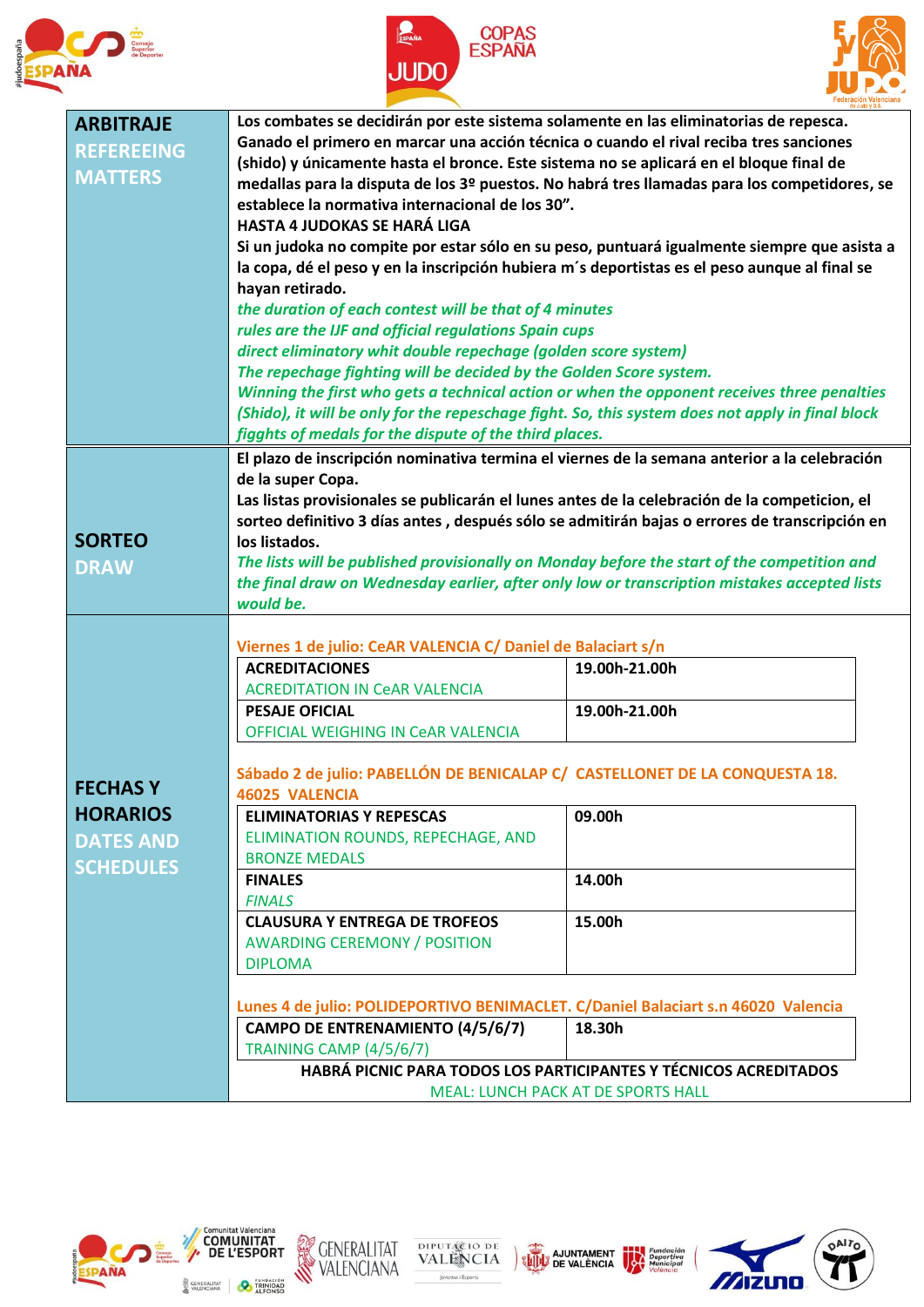





| <b>PROTOCOLO</b>     | Certificado vacunación covid-19 con pauta completa o en su defecto, certificado negativo de                |  |  |
|----------------------|------------------------------------------------------------------------------------------------------------|--|--|
|                      | test de antígenos (firmado y sellado por un centro oficial) realizado en un plazo máximo de 48             |  |  |
| <b>COVID</b>         | horas de antelación a la celebración del evento.                                                           |  |  |
| <b>COVID</b>         |                                                                                                            |  |  |
|                      |                                                                                                            |  |  |
| <b>PROTOCOL</b>      | No se competirá ni se accederá a ninguno de los procesos de la copa (acreditación, pesaje) en              |  |  |
|                      | caso de presentar síntomas compatibles con el COVID                                                        |  |  |
|                      |                                                                                                            |  |  |
|                      | Covid-19 vaccination certificate with complete guideline or, failing that, certificate                     |  |  |
|                      |                                                                                                            |  |  |
|                      | negative antigen test (signed and stamped by an official center) performed in                              |  |  |
|                      | a maximum period of 48 hours before the event is held.                                                     |  |  |
|                      |                                                                                                            |  |  |
|                      | NOBODY will participate or access any of the cup processes (accreditation, weigh-in) in case               |  |  |
|                      | of presenting symptoms compatible with COVID                                                               |  |  |
|                      |                                                                                                            |  |  |
|                      | Las inscripciones se realizarán en el formato oficial mediante inscripción web                             |  |  |
|                      | <b>CUOTAS DE INSCRIPCIÓN:</b>                                                                              |  |  |
|                      |                                                                                                            |  |  |
|                      |                                                                                                            |  |  |
|                      | 15,00€ por deportista o segundo entrenador<br>hasta el 10 de junio<br>23.59h                               |  |  |
|                      | 15,00€ by competitor/second coach                                                                          |  |  |
|                      |                                                                                                            |  |  |
|                      | 20,00€ por deportista o segundo entrenador<br>entre el 11 y el 17 de junio<br>23.59h                       |  |  |
|                      | 20,00€ by competitor/second coach                                                                          |  |  |
|                      |                                                                                                            |  |  |
|                      |                                                                                                            |  |  |
|                      | 50,00€ por deportista o segundo entrenador<br>desde el 19 y el 24 de junio<br>15.00h                       |  |  |
|                      | 50,00€ by competitor/second coach                                                                          |  |  |
|                      | Deportistas del CAR están exentos de este canon.                                                           |  |  |
|                      | Cuota gratuita para el 1 <sup>er</sup> entrenador por país, federación o Club, se deberán acreditar en los |  |  |
| <b>INSCRIPCIONES</b> | mismos plazos que los competidores.                                                                        |  |  |
|                      |                                                                                                            |  |  |
| <b>INSCRIPTIONS</b>  | Los abonos, no serán retornables en el caso de no participar.                                              |  |  |
|                      | This fee will be free for one collegiate coach, registered by country, federation or club, will be         |  |  |
|                      | exempt of this canon, the other coaches of each team, will pay like the athletes.                          |  |  |
|                      | All payments once made, it will not have possibility of return even if you do not participate              |  |  |
|                      | LA INSCRIPCIÓN SE CONSIDERARÁ VÁLIDA EN EL MOMENTO DE REALIZACIÓN DEL INGRESO                              |  |  |
|                      | <b>CORRESPONDIENTE.</b>                                                                                    |  |  |
|                      | The income shall be performed in the following account of the Valencian judo federation                    |  |  |
|                      |                                                                                                            |  |  |
|                      | specifying name of the ordinant, concept and number of competitors or coaches:                             |  |  |
|                      |                                                                                                            |  |  |
|                      | CUENTA DE ABONO: FEDERACIÓN VALENCIANA DE JUDO Y D.A.                                                      |  |  |
|                      | BBVA. IBAN ES75 0182 6678 9802 0151 9168                                                                   |  |  |
|                      |                                                                                                            |  |  |
|                      | LAS INCRIPCIONES SE REALIZARÁN A TRAVÉS DEL SIGUIENTE ENLACE:                                              |  |  |
|                      |                                                                                                            |  |  |
|                      |                                                                                                            |  |  |
|                      | https://forms.gle/YZdHEzMk94ZrDyoZ7                                                                        |  |  |
|                      |                                                                                                            |  |  |
|                      |                                                                                                            |  |  |
|                      | Y deberan remitirse junto al VºBº de su federacion autonomica al correo,                                   |  |  |
|                      |                                                                                                            |  |  |
|                      | campeonatos@fvaljudo.es-                                                                                   |  |  |
|                      |                                                                                                            |  |  |









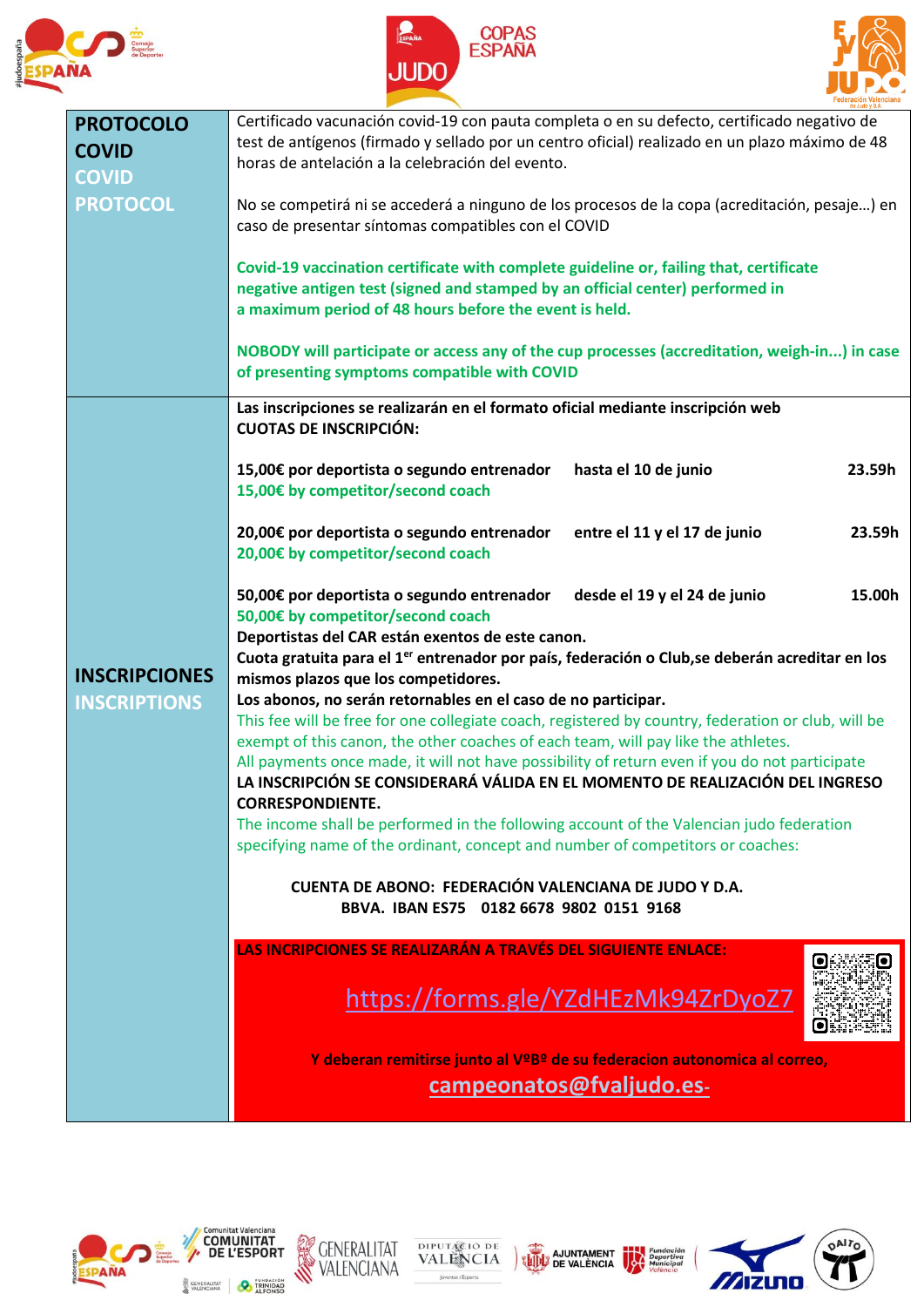







**El entrenador es responsable de la conducta de su judoka desde que entra en el Pabellón hasta que se va, especialmente antes y después de cada combate.**

**Durante el combate se comunicará únicamente con su atleta para aconsejarle, estimularle, darle instrucciones en situaciones inesperadas, como ante una lesión, etc…**

The coach is responsible for his athlete´s conduct from entering the competition venue until leaving it, before and after each contest.

Coaching will be strictly limited to communication with athlete, tactical advice, encouragement, instructions in unexpected situations, as injury, etc...

## **COMPORTAMIENTO ENTRENADORES:**

**-Máximo respeto evitando cualquier comentario de crítica a las decisiones arbitrales. -Evitar cualquier gesto despectivo hacia árbitros, organización o público.**

**-Prohibido golpear, dar patadas, etc.…a los paneles publicitarios o a cualquier equipo. -No faltar al respeto al oponente, árbitros, entrenadores, a su propio atleta, al público, etc.**

Any comments on or criticism of the referees veredicts.

-Demanding correction of the referees decisions.

-Any abusive gestures towards referees, officials or public.

-Touching, hitting, kicking etc the advertising panels or any equipment.

-Any kind of behavior showing disrespect to the opponent, referees, officials, opponent's coach, his own athlete, the public, etc.

**CÓDIGO DE CONDUCTA**

## **NORMAS VESTUARIO**

**-Rondas eliminatorias: chándal o equipación del club o Federación con pantalón largo.**

**A.IUNTAMENT** 

**DE VALÈNCIA**